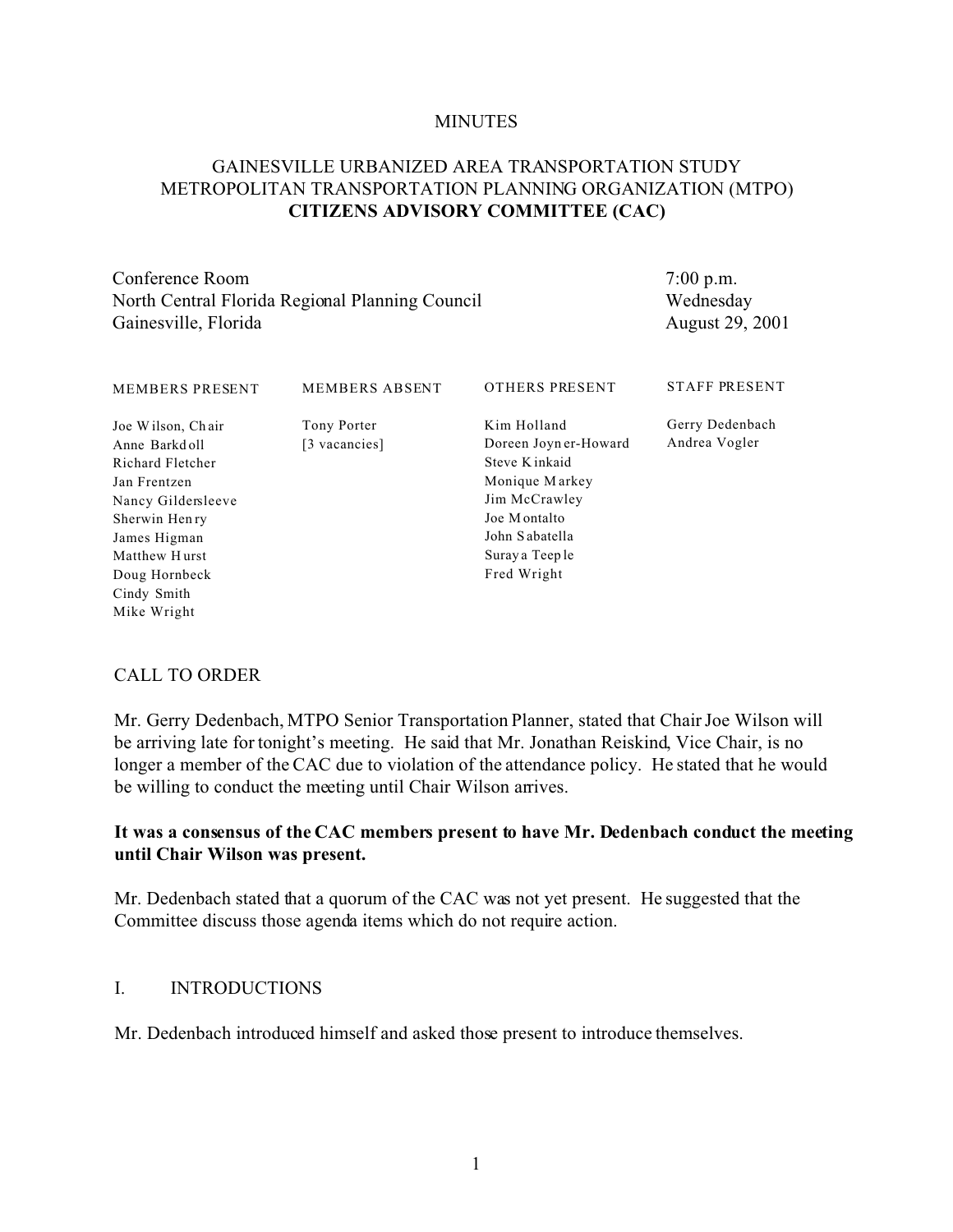## II. APPROVAL OF THE MEETING AGENDA

Mr. Dedenbach requested that the CAC amend the agenda to delete Agenda Item F - State Road (SR) 222 Median Openings and add Agenda Item L - Elect Vice Chair.

#### **ACTION: Anne Barkdoll moved to approve the meeting agenda amended to:**

- **1. delete Agenda Item F SR 222 Median Openings; and**
- **2. add Agenda Item L Elect Vice Chairperson.**

#### **Nancy Gildersleeve seconded; motion passed unanimously.**

#### III. APPROVAL OF COMMITTEE MINUTES

# **ACTION: Cindy Smith moved to approve the July 11, 2001 minutes. Jan Frentzen seconded; motion passed unanimously.**

#### IV. CHAIRMAN'S REPORT

Mr. Dedenbach announced that the next MTPO meeting is scheduled for September 13 at 2:00 p.m. He also announced that there would be an MTPO Plan East Gainesville Subcommittee meeting on September 13 at 5:30 p.m. where the subcommittee will hear four consultant presentations. He added that the next CAC meeting is scheduled for September 26.

# V. AGENDA ITEMS TO BE DISCUSSED- LISTED IN ORDER OF IMPORTANCE

# A. STATE ROAD (SR) 26A STATUS REPORT

Mr. Dedenbach stated that the Florida Department of Transportation (FDOT) has requested an opportunity to update the MTPO Advisory Committees on the status of the State Road 26A project.

Mr. Fred Wright, FDOT Project Manager, discussed the current status of the State Road 26A project and answered questions. He noted the project's current reconstruction description, schedule and cost estimates. He stated that FDOT will hold a public involvement meeting at the Doubletree Hotel on September 25 starting at 7:00 p.m.

# B. ALACHUA COUNTY VETERANS MEMORIAL TREES FOR OUR HEROS

Mr. Dedenbach discussed the correspondence from Mr. Jim McCrawley, Alachua County Veterans Memorials Chairperson, regarding funding for tree plantings along Archer Road.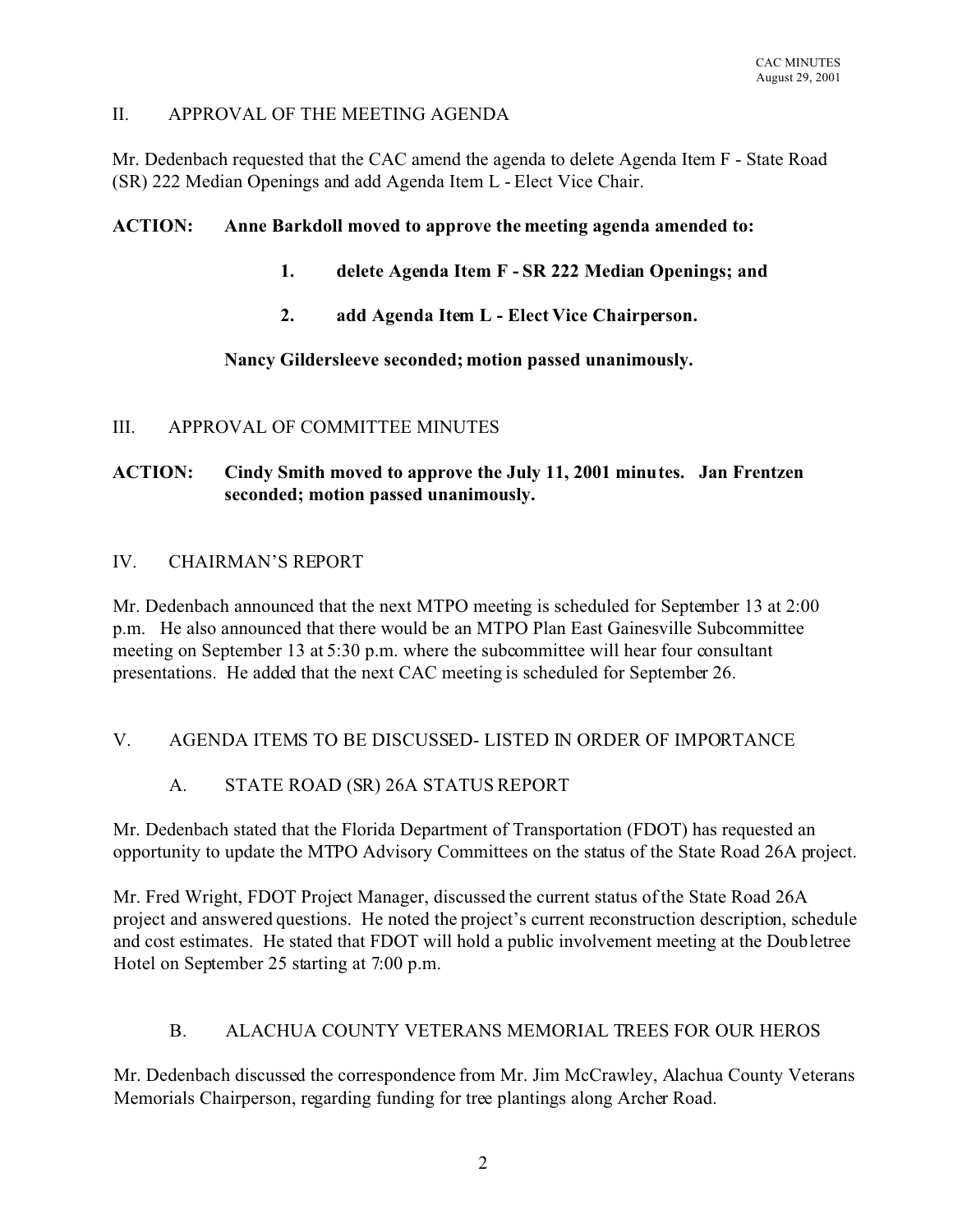Mr. McCrawley discussed the request for funding for the tree plantings along Archer Road and answered questions.

# **ACTION: Cindy Smith moved to recommend that the Alachua County Board of County Commissioners:**

- **1. consider funding \$4,800 for the Alachua County Veterans Memorial Trees for Our Heros along Archer Road; and**
- **2. request that FDOT consider the opportunity to plant canopy trees, rather than Palatka Hollies or Allee Elms, in the median on Archer Road for the Alachua County Veterans Memorial project.**

# **Doug Hornbeck seconded. Doug Hornbeck called the question. Question call passed unanimously. Motion carried unanimously.**

A member of the CAC requested that the Alachua County Veterans Memorial Committee consider planting trees in Pine Grove Cemetery, where there are Vietnam veterans buried.

- **ACTION: Anne Barkdoll moved to recommend that the Alachua County Board of County Commissioners request that the Alachua County Veterans Memorial Committee add Pine Grove Cemetery as one of the "memorial" tree planting sites and strive to plant native trees for the entire project. Nancy Gildersleeve seconded; motion passed unanimously.**
	- C. MAIN STREET AT DEPOT AVENUE ROUNDABOUT

Mr. Dedenbach stated that FDOT has prepared the construction plans for the Main Street at Depot Avenue roundabout. He discussed the construction plans.

# **ACTION: Anne Barkdoll moved to recommend that the MTPO request that FDOT consider:**

- **1. widening the splitter island approaches;**
- **2. moving all four crosswalks closer to the center of the roundabout;**
- **3. reconfigure the crosswalks on the sliplanes to maintain the same geometry as the four crosswalks; and**
- **4. raise the crosswalks one inch.**

**Doug Hornbeck seconded; motion passed unanimously.**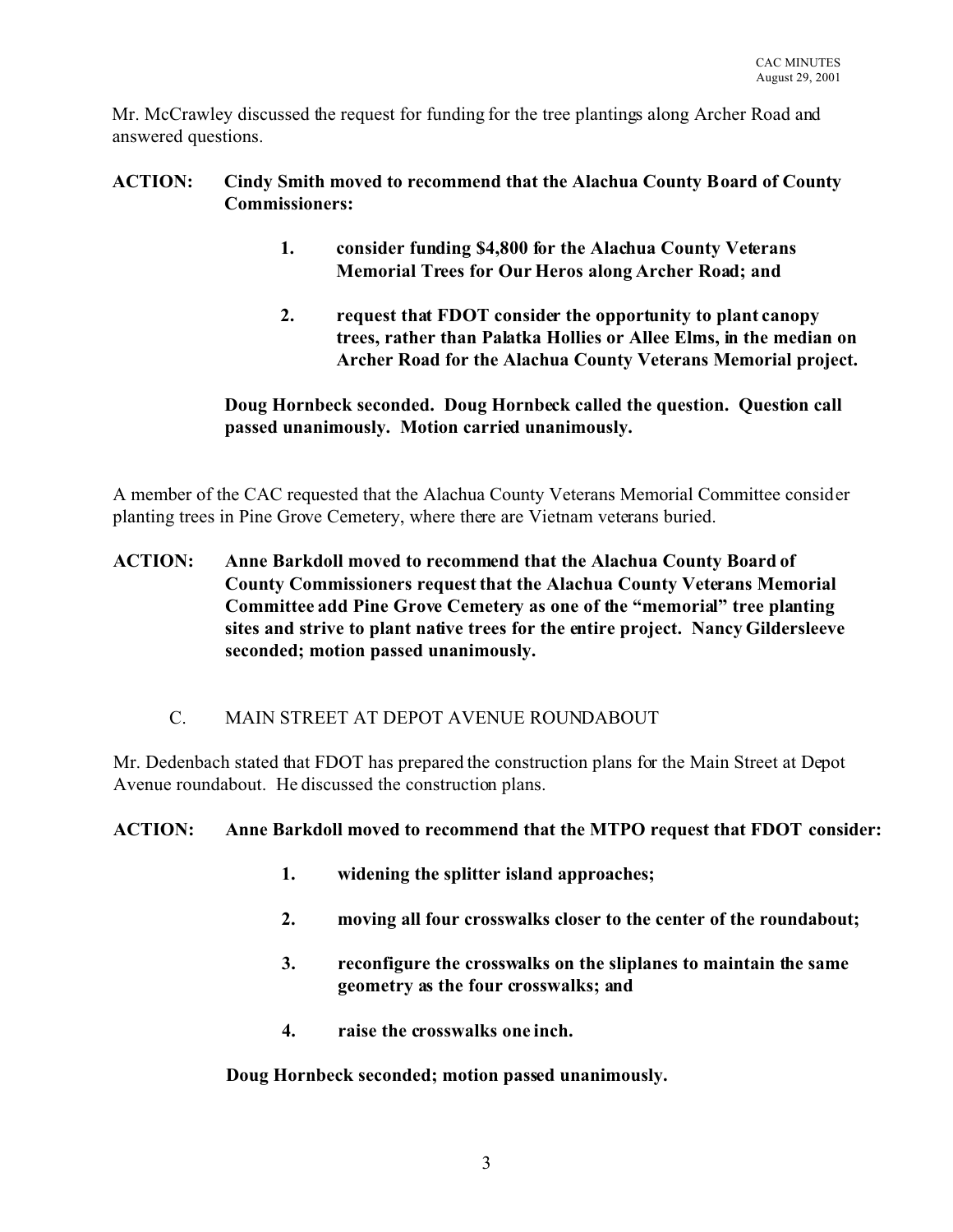# D. SW 34<sup>TH</sup> STREET RESURFACING PROJECT- UTILITY CONFLICTS WITH SIGNALS

Mr. Dedenbach stated that FDOT has informed the MTPO that there are conflicts with existing utilities and the installation of mast arm traffic signals within the existing right-of-way at the SW 34th Street intersections at SW 20th Avenue and Radio Road. He discussed conflicts with utilities and the installation of mast arm traffic signals and answered questions. He noted that the University of Florida was interested in the installation of mast arms as part of the current project.

Ms. Suraya Teeple, FDOT Regional Administrator, discussed the project's contract letting process and answered questions.

# **ACTION: Cindy Smith moved to recommend that the MTPO:**

- **1. pursue a separate project to purchase the necessary right-ofway for the construction of mast arm signals at SW 20th Avenue and Radio Road; and**
- **2. encourage FDOT continue working with the appropriate agencies to fully investigate the acquisition of the necessary rights-of-way through easements.**

#### **Matthew Hurst seconded; motion passed unanimously.**

# E. ALACHUA COUNTY LONG RANGE NEEDS PLAN

Mr. Dedenbach stated that the Alachua County Public Works Department has requested an opportunity to update the CAC on the Alachua County Long Range Needs Plan.

Mr. John Sabatella, Alachua County Senior Planner, gave a status report on the Alachua County Long Range Needs Plan and answered questions.

# G. WEST 6TH STREET CORRIDOR CHARRETTE

Mr. Dedenbach stated that the Gainesville City Commission has requested that the MTPO consider funding a charrette for the W  $6<sup>th</sup>$  Street corridor in the upcoming fiscal year. He discussed charrette funding and answered questions.

#### **ACTION: Cindy Smith moved to recommend that the MTPO:**

**1. allocate \$15,000 of its charrette funds for a W 6th Street charrette; and**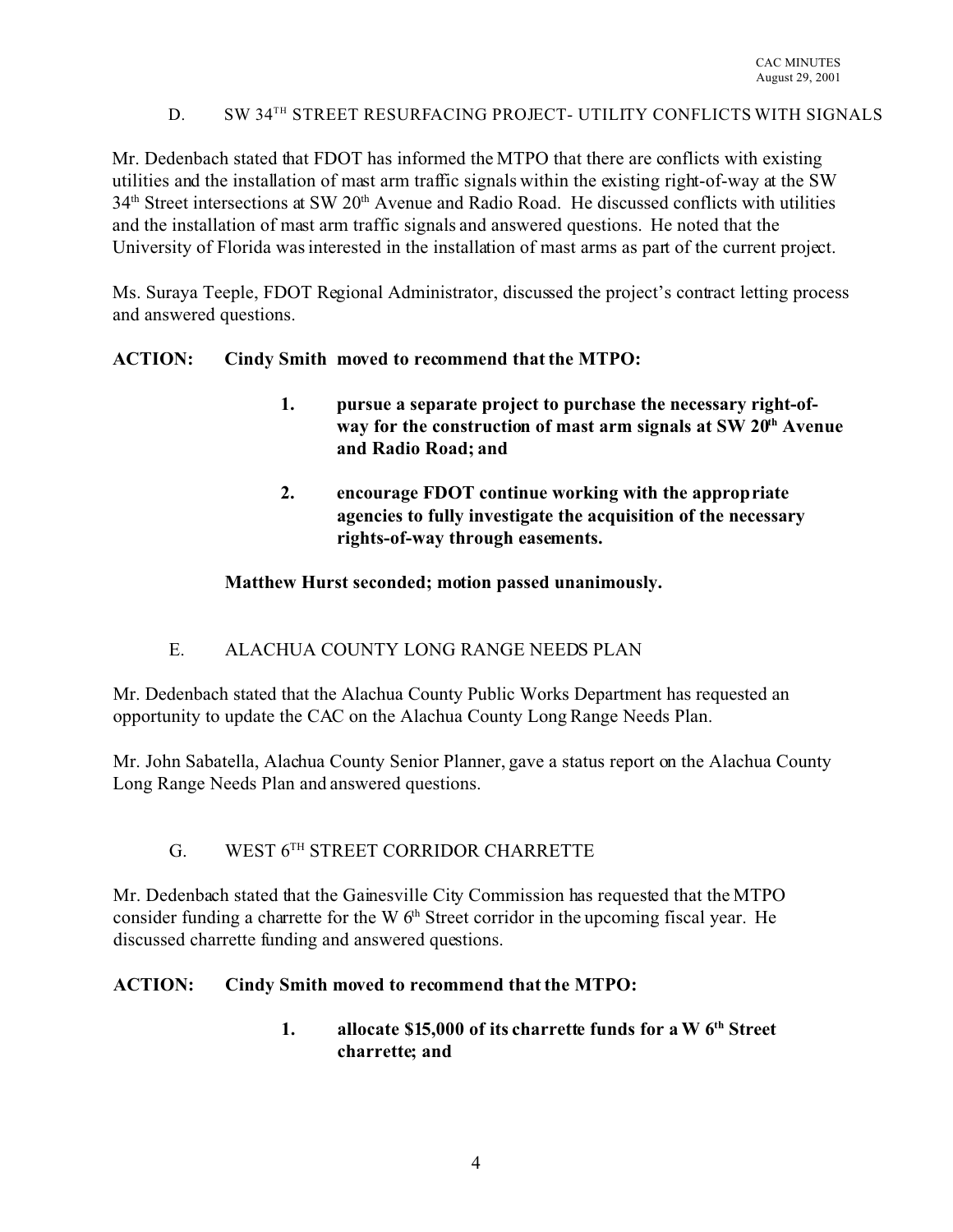#### **2. pursue, along with the City of Gainesville, additional funding partners for this charrette.**

#### **James Higman seconded; motion passed unanimously.**

# I. US 441 AND PAYNES PRAIRIE ISSUES

Mr. Dedenbach stated that a member of the MTPO referred some US 441, along Paynes Prairie, safety issue to the advisory committees. He said that the referral requests development of both short and long-term visions/strategies for the corridor.

- **ACTION: Cindy Smith moved to recommend that the MTPO send the list of Commissioner Warren Nielsen's concerns to the FDOT's US 441 Bicycle Safety Study consultant, appropriate local and state agencies and the Scenic Highway Committee. Nancy Gildersleeve seconded; motion passed unanimously.**
- **ACTION: Cindy Smith moved to recommend that the MTPO request that FDOT have Ms. Kristee Booth, FDOT Environmental Specialist, give a presentation, to the CAC and TAC, concerning what the Scenic Highway Program is and how it functions. James Higman seconded; motion passed unanimously.**
	- J. LONG RANGE PLAN AMENDMENT

Mr. Dedenbach stated that the MTPO, at its August 16 meeting, approved a motion to schedule a public hearing to consider amending the long range transportation plan to advance the two-laning of University Avenue from priority number 7 to priority number 5.

# **ACTION: Matthew Hurst moved to recommend that the MTPO not consider amending the long range transportation plan at this time because:**

- **1. the current sequencing of the projects in the plan:**
	- **A. was done based on the proposed two-laning of University Avenue;**
	- **B. allows for the evaluation of the Main Street twolaning project; and**
- **2. recognizing that the project order:**
	- **A. will have no immediate real effect because this project is many years off; and**